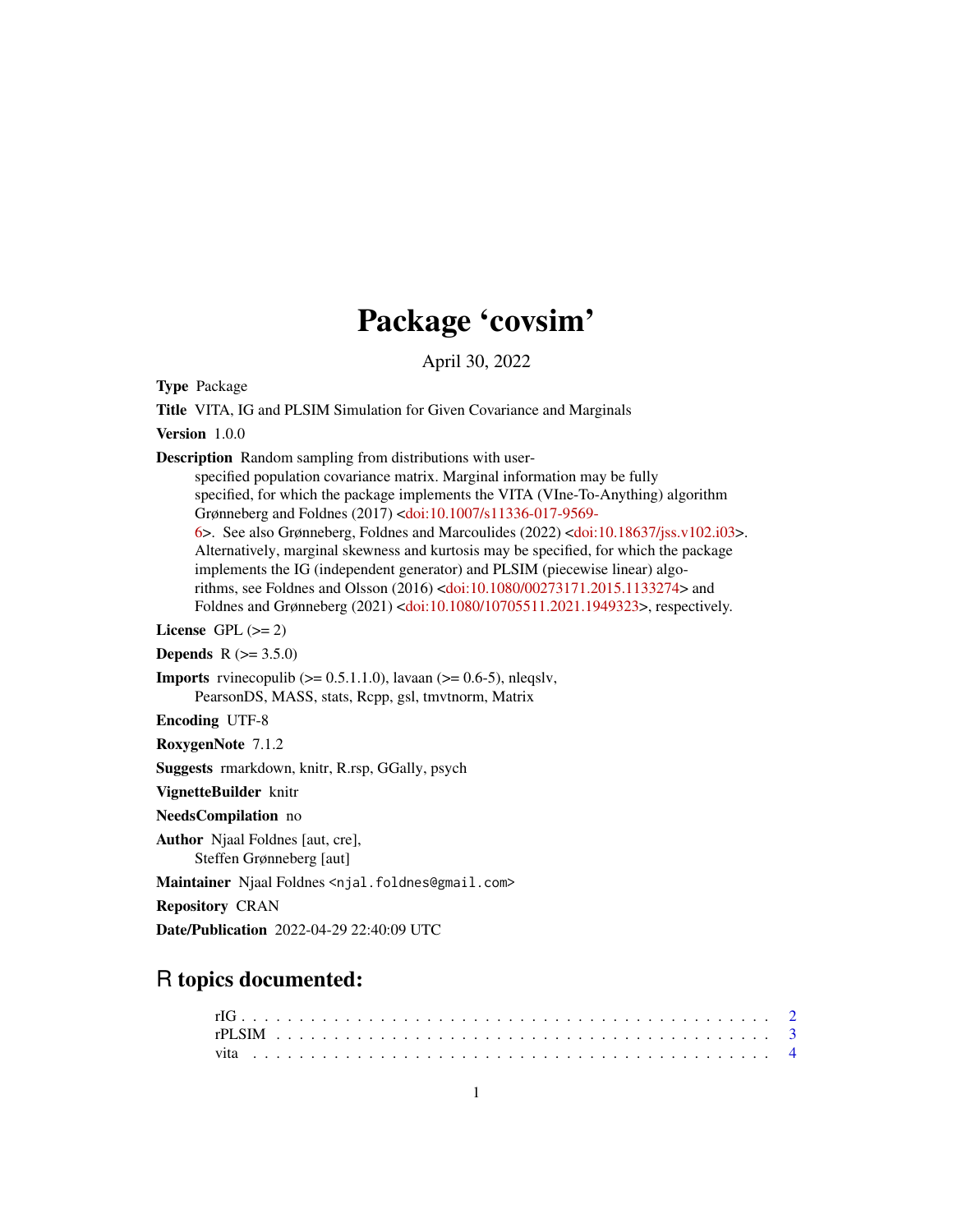## <span id="page-1-0"></span>**Index** [7](#page-6-0) **7**

# rIG *Simulation of non-normal data*

# Description

Using the IG method to simulate non-normal data

#### Usage

```
rIG(
 N,
  sigma.target,
  skewness,
  excesskurtosis,
  reps = 1,
  typeA = c("symm", "triang")
)
```
# Arguments

| N            | Number of observations to simulate.          |
|--------------|----------------------------------------------|
| sigma.target | Target population covariance matrix          |
| skewness     | Target skewness                              |
|              | excess kurtosis Target excess kurtosis       |
| reps         | Number of simulated samples                  |
| typeA        | Symmetrical (default) or triangular A matrix |

#### Value

A list of simulated samples

#### Author(s)

Njål Foldnes (<njal.foldnes@gmail.com>)

# References

Foldnes, N. and Olson, U. H. (2016). A simple simulation technique for nonnormal data with prespecified skewness, kurtosis, and covariance matrix. Multivariate behavioral research, 51(2-3), 207-219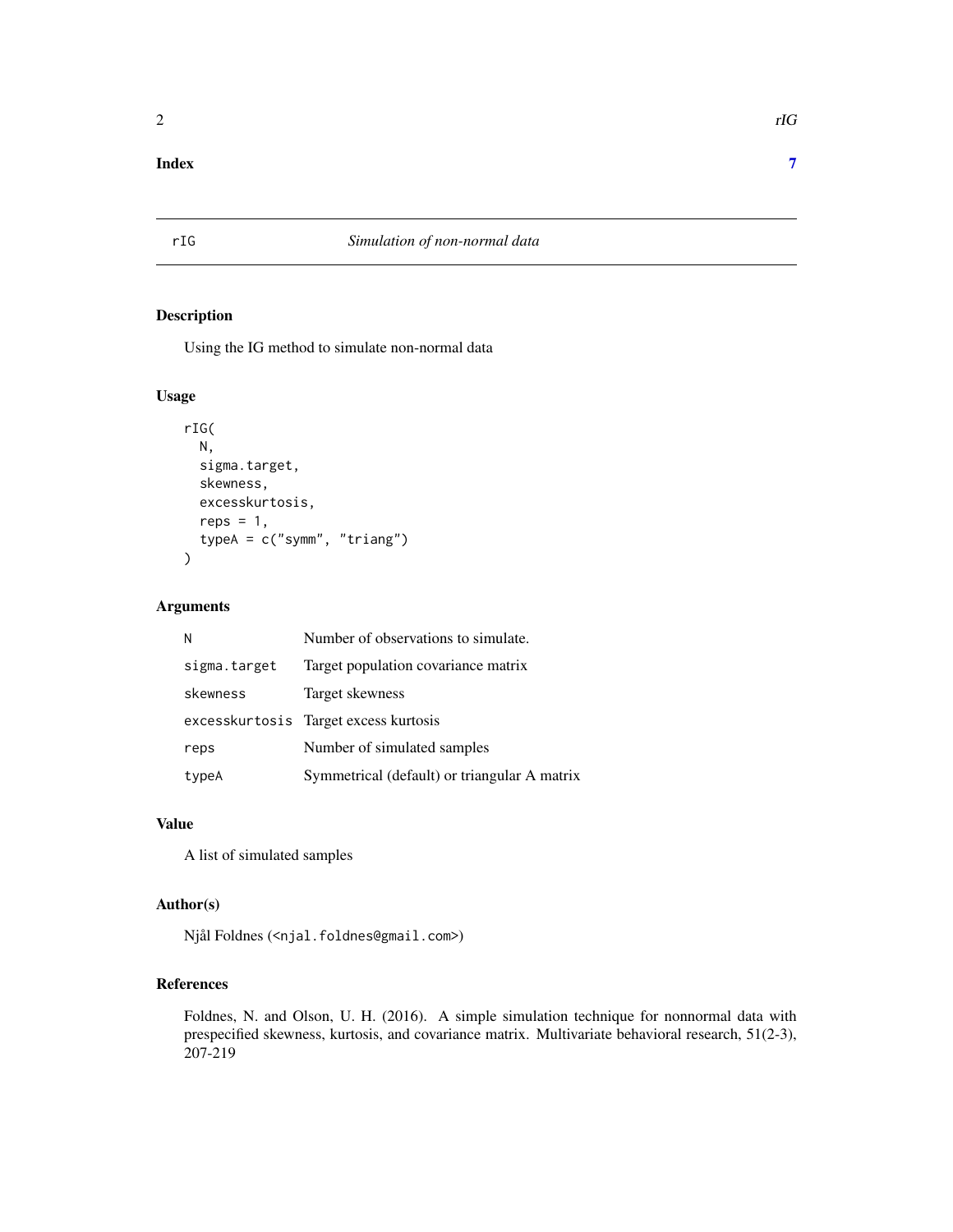#### <span id="page-2-0"></span>rPLSIM 3

# Examples

```
set.seed(1234)
model <- '
 # measurement model
   ind60 = x1 + x2 + x3dem60 =~ y1 + y2 + y3 + y4
  dem65 = -y5 + y6 + y7 + y8# regressions
  dem60 ~ ind60
   dem65 ~ ind60 + dem60
 # residual correlations
  y1 \sim y5y2 ~~ y4 + y6
  y3 ~~ y7
  y4 ~~ y8
  y6 ~~ y8'
fit <- lavaan::sem(model, data=lavaan::PoliticalDemocracy)
population.sigma <- lavaan::lavInspect(fit, "sigma.hat")
population.skew <- c(0, 0, 0, 0, 1, 1, 1, 1, 2,2,2 )
population.excesskurt <- c( 1 , 1, 1, 1, 3, 3, 3, 3, 7, 7, 7)
my.samples <- rIG(N=10^3, sigma=population.sigma,
       skewness=population.skew,
        excesskurt=population.excesskurt,
        reps=5)
```
# rPLSIM *Simulation of non-normal data*

# Description

Using the piecewise linear PLSIM method to simulate non-normal data

#### Usage

```
rPLSIM(
  N,
  sigma.target,
  skewness,
  excesskurtosis,
  reps = 1,
  numsegments = 4,
  gammalist = NULL,
 mont = FALSE,verbose = TRUE
)
```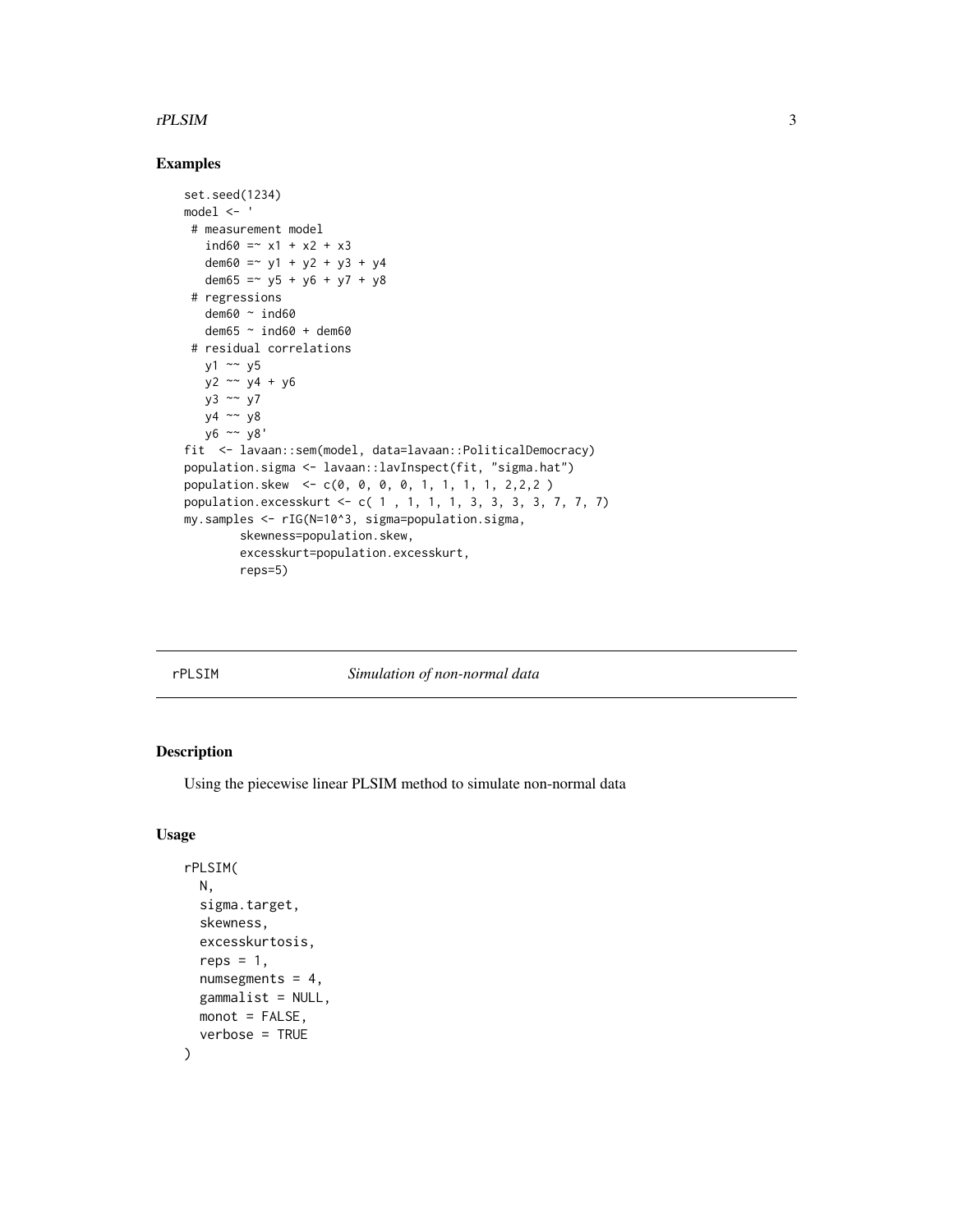#### <span id="page-3-0"></span>Arguments

| N            | Number of observations to simulate.                                                                |
|--------------|----------------------------------------------------------------------------------------------------|
| sigma.target | Target population covariance matrix                                                                |
| skewness     | Target skewness                                                                                    |
|              | excesskurtosis Target excess kurtosis                                                              |
| reps         | Number of simulated samples                                                                        |
| numsegments  | The number of line segments in each marginal                                                       |
| gammalist    | A list of breakpoints in each margin                                                               |
| monot        | True if piecewise linear functions are forced to be monotonous. The copula will<br>then be normal. |
| verbose      | If true, progress details of the procedure are printed                                             |

#### Value

A list with two elements. First element: the list of simulated samples. Second element: The fitted piecewise linear functions and the intermediate correlations matrix.

#### Author(s)

Njål Foldnes (<njal.foldnes@gmail.com>)

#### References

Foldnes, N. and Grønneberg S. (2021). Non-normal data simulation using piecewise linear transforms.Under review.

#### Examples

```
set.seed(1)
sigma.target <- cov(MASS::mvrnorm(5, rep(0,3), diag(3)))
res <- covsim::rPLSIM(10^5, sigma.target, skewness=rep(1,3), excesskurtosis=rep(4,3))
my.sample <- res[[1]][[1]]
```
vita *Calibrate a regular vine*

#### Description

vita implements the VITA (VIne-To-Anything) algorithm. Covariance matrix and margins are specified, and vita calibrates the pair-copulas in each node of the tree to match the target covariance.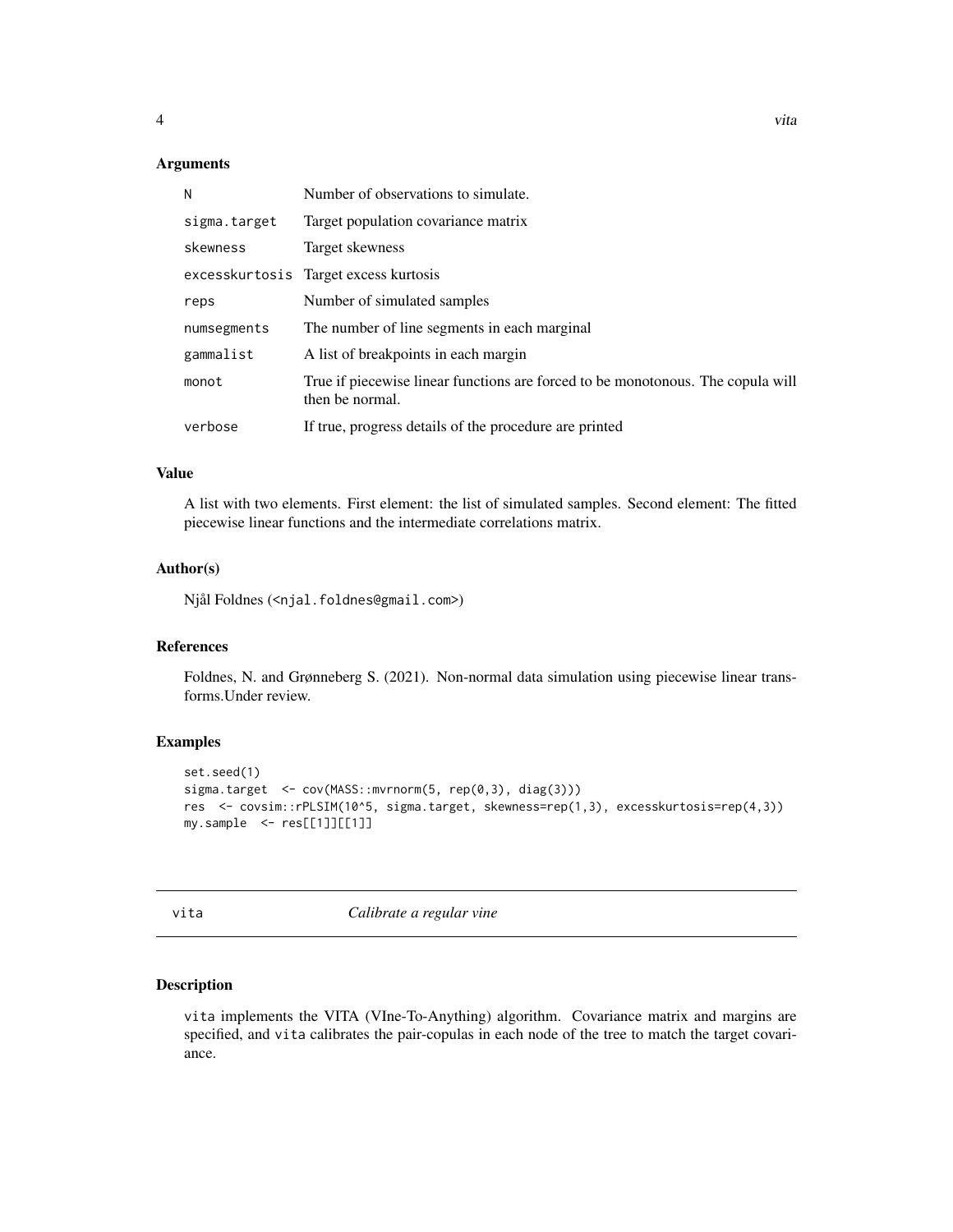vita 5

# Usage

```
vita(
 margins,
  sigma.target,
  vc = NULL,family_set = c("clayton", "gauss", "joe", "gumbel", "frank"),
 Nmax = 10^{6},
  numrootpoints = 10,
  conflevel = 0.995,numpoints = 4,
  verbose = TRUE,
 cores = parallel::detectCores()
)
```
# Arguments

| margins       | A list where each element corresponds to a margin. Each margin element is a<br>list containing the distribution family ("distr") and additional parameters. Must<br>be a distribution available in the stats package.                                 |
|---------------|-------------------------------------------------------------------------------------------------------------------------------------------------------------------------------------------------------------------------------------------------------|
| sigma.target  | The target covariance matrix that is to be matched. The diagonal elements must<br>contain the variances of marginal distributions.                                                                                                                    |
| <b>VC</b>     | A vine dist object as specified by the rvine copulib package. This object specifies<br>the vine that is to be calibrated. If not provided, a D-vine is assumed.                                                                                       |
| family_set    | A vector of one-parameter pair-copula families that is to be calibrated at each<br>node in the vine. Possible entries are "gauss", "clayton", "joe", "gumbel" and<br>"frank". Calibration of pair-copula families is attempted in the order provided. |
| Nmax          | The sample size used for calibration. Reduce for faster calibration, at the cost of<br>precision.                                                                                                                                                     |
| numrootpoints | The number of estimated roots at the initial calibration stage, which determines<br>a search interval where Nmax samples are drawn                                                                                                                    |
| conflevel     | Confidence level for determining search interval                                                                                                                                                                                                      |
| numpoints     | The number of samples drawn with size Nmax, to determine the root within<br>search interval To increase precision increase this number. To calibrate faster<br>(but less precisely), may be reduced to a number no lower than 2                       |
| verbose       | If TRUE, outputs details of calibration of each bicopula                                                                                                                                                                                              |
| cores         | Number of cores to use. If larger than 1, computations are done in parallel. May<br>be determined with parallel: detectCores()                                                                                                                        |

# Value

If a feasible solution was found, a vine to be used for simulation

## References

Grønneberg, S., Foldnes, N., & Marcoulides, K. M. (2021). covsim: An r package for simulating non-normal data for structural equation models using copulas. Journal of Statistical Software. doi:10.18637/jss.v102.i03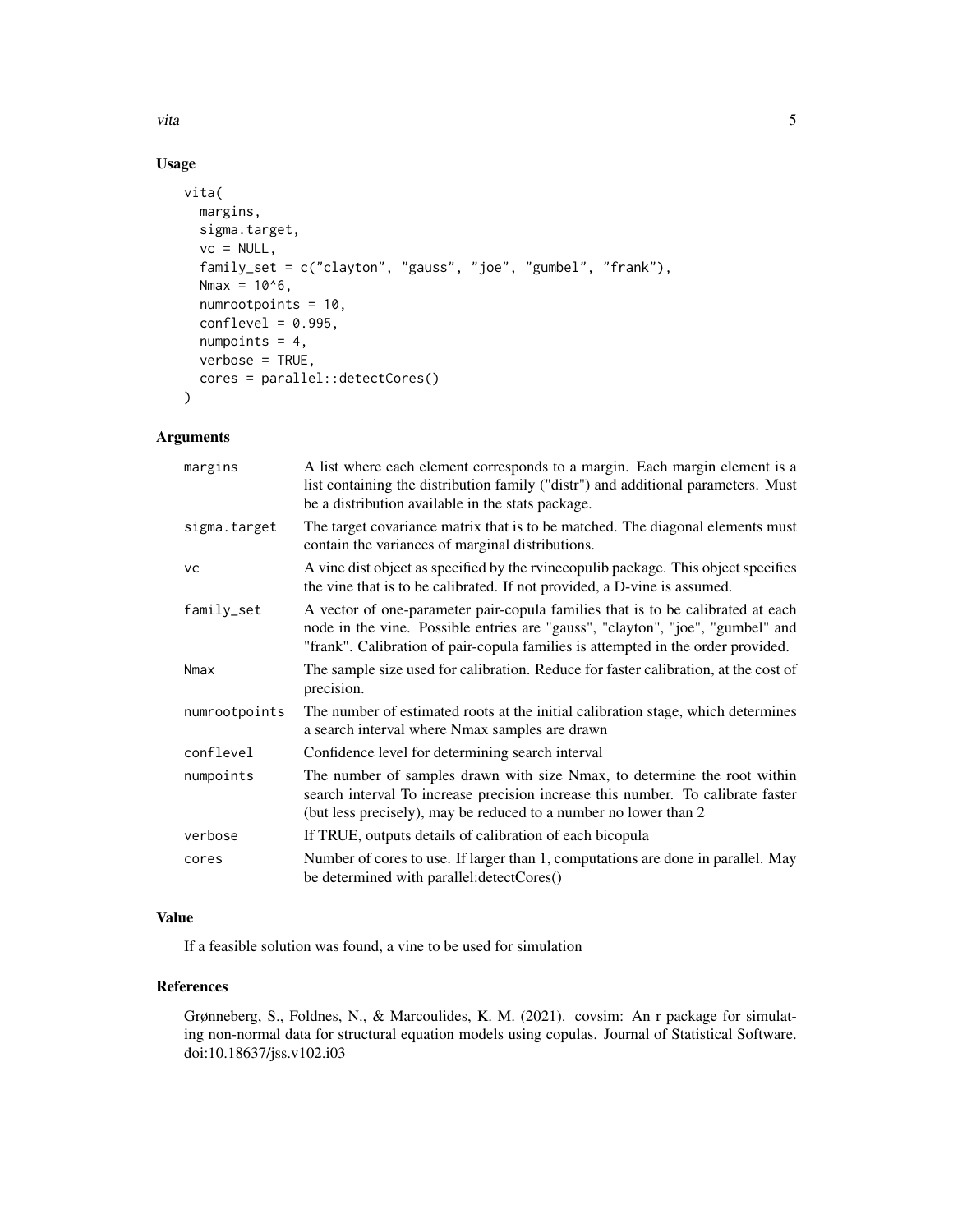```
set.seed(1)# define a target covariance. 3 dimensions.
sigma.target <- cov(MASS::mvrnorm(10, mu=rep(0,3), Sigma=diag(1, 3)))
#normal margins that match the covariances:
marginsnorm <- lapply(X=sqrt(diag(sigma.target)),function(X) list(distr="norm", sd=X) )
#calibrate with a default D-vine, with rather low precision (default Nmax is 10^6)
# if cores=1 is removed, all cores are used, with a speed gain
calibrated.vine <- vita(marginsnorm, sigma.target =sigma.target, Nmax=10^5, cores=1)
#check
#round(cov(rvinecopulib::rvine(10^5, calibrated.vine))-sigma.target, 3)
```

```
#margins are normal but dependence structure is not
#pairs(rvinecopulib::rvine(500, calibrated.vine))
```